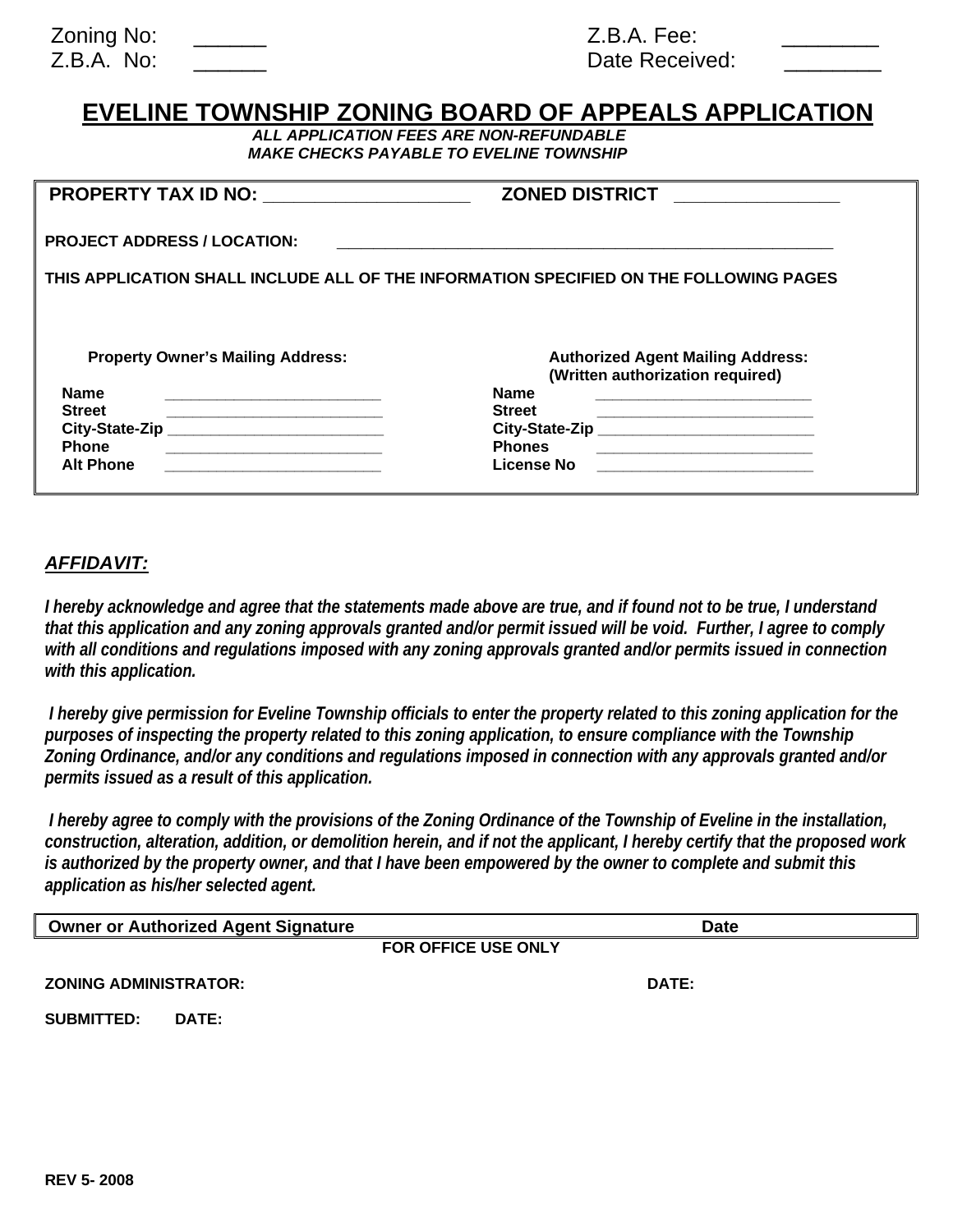## **EVELINE TOWNSHIP**

#### Information to be included with an application for variance

The Applicant shall submit five (5) copies of the following information to the Zoning Administrator.

1. Please provide a complete description of the requested improvement and specify the Reason(s) a variance is needed:

 \_\_\_\_\_\_\_\_\_\_\_\_\_\_\_\_\_\_\_\_\_\_\_\_\_\_\_\_\_\_\_\_\_\_\_\_\_\_\_\_\_\_\_\_\_\_\_\_\_\_\_\_\_\_\_\_\_\_\_\_\_\_\_\_\_\_\_\_ \_\_\_\_\_\_\_\_\_\_\_\_\_\_\_\_\_\_\_\_\_\_\_\_\_\_\_\_\_\_\_\_\_\_\_\_\_\_\_\_\_\_\_\_\_\_\_\_\_\_\_\_\_\_\_\_\_\_\_\_\_\_\_\_\_\_\_\_

 $\_$  , and the state of the state of the state of the state of the state of the state of the state of the state of the state of the state of the state of the state of the state of the state of the state of the state of the

 $\overline{\phantom{a}}$  , and the set of the set of the set of the set of the set of the set of the set of the set of the set of the set of the set of the set of the set of the set of the set of the set of the set of the set of the s

2. If deemed necessary by the Zoning Administrator or chairperson of the Zoning Board of Appeals, please provide a survey of the lot detailing that portion of the property Involved in the requested variance. If no survey is deemed necessary, please check the following blank: \_\_\_\_\_\_

\_\_\_\_\_\_\_\_\_\_\_\_\_\_\_\_\_\_\_\_\_\_\_\_\_\_\_\_\_\_\_\_\_\_\_\_\_\_\_\_\_\_\_\_\_\_\_\_\_\_\_\_\_\_\_\_\_\_\_\_\_\_\_\_\_\_\_\_

\_\_\_\_\_\_\_\_\_\_\_\_\_\_\_\_\_\_\_\_\_\_\_\_\_\_\_\_\_\_\_\_\_\_\_\_\_\_\_\_\_\_\_\_\_\_\_\_\_\_\_\_\_\_\_\_\_\_\_\_\_\_\_\_\_\_\_\_

- 3. Please provide copies of any permits or other correspondence from outside agencies required in connection with the requested improvement. If no such permits are necessary, please check the following blank: \_\_\_\_\_\_\_
- 4. Answers to the following questions. (NOTE: It is not sufficient to answer the questions "yes" or "no". You must provide specific reasons to support your answers. Please attach additional sheets, if necessary, to provide detailed answers.)
	- A. Is the need for the requested variance due to unique circumstances or physical Conditions of the property involved, such as narrowness, shallowness, shape, Water, or topography and not due to the applicant's personal or economic hardship?

\_\_\_\_\_\_\_\_\_\_\_\_\_\_\_\_\_\_\_\_\_\_\_\_\_\_\_\_\_\_\_\_\_\_\_\_\_\_\_\_\_\_\_\_\_\_\_\_\_\_\_\_\_\_\_\_\_\_\_\_\_\_\_\_\_\_

\_\_\_\_\_\_\_\_\_\_\_\_\_\_\_\_\_\_\_\_\_\_\_\_\_\_\_\_\_\_\_\_\_\_\_\_\_\_\_\_\_\_\_\_\_\_\_\_\_\_\_\_\_\_\_\_\_\_\_\_\_\_\_\_\_\_

 $\overline{\phantom{a}}$  , and the contribution of the contribution of the contribution of the contribution of the contribution of  $\overline{\phantom{a}}$ \_\_\_\_\_\_\_\_\_\_\_\_\_\_\_\_\_\_\_\_\_\_\_\_\_\_\_\_\_\_\_\_\_\_\_\_\_\_\_\_\_\_\_\_\_\_\_\_\_\_\_\_\_\_\_\_\_\_\_\_\_\_\_\_\_\_

 B. Is the need for the requested variance the result of actions of the property owner or previous property owners (self-created)?

**REV 5- 2008**PAGE 2

\_\_\_\_\_\_\_\_\_\_\_\_\_\_\_\_\_\_\_\_\_\_\_\_\_\_\_\_\_\_\_\_\_\_\_\_\_\_\_\_\_\_\_\_\_\_\_\_\_\_\_\_\_\_\_\_\_\_\_\_\_\_\_\_\_\_  $\ldots$  . The contribution of the contribution of the contribution of the contribution of the contribution of the contribution of  $\alpha$